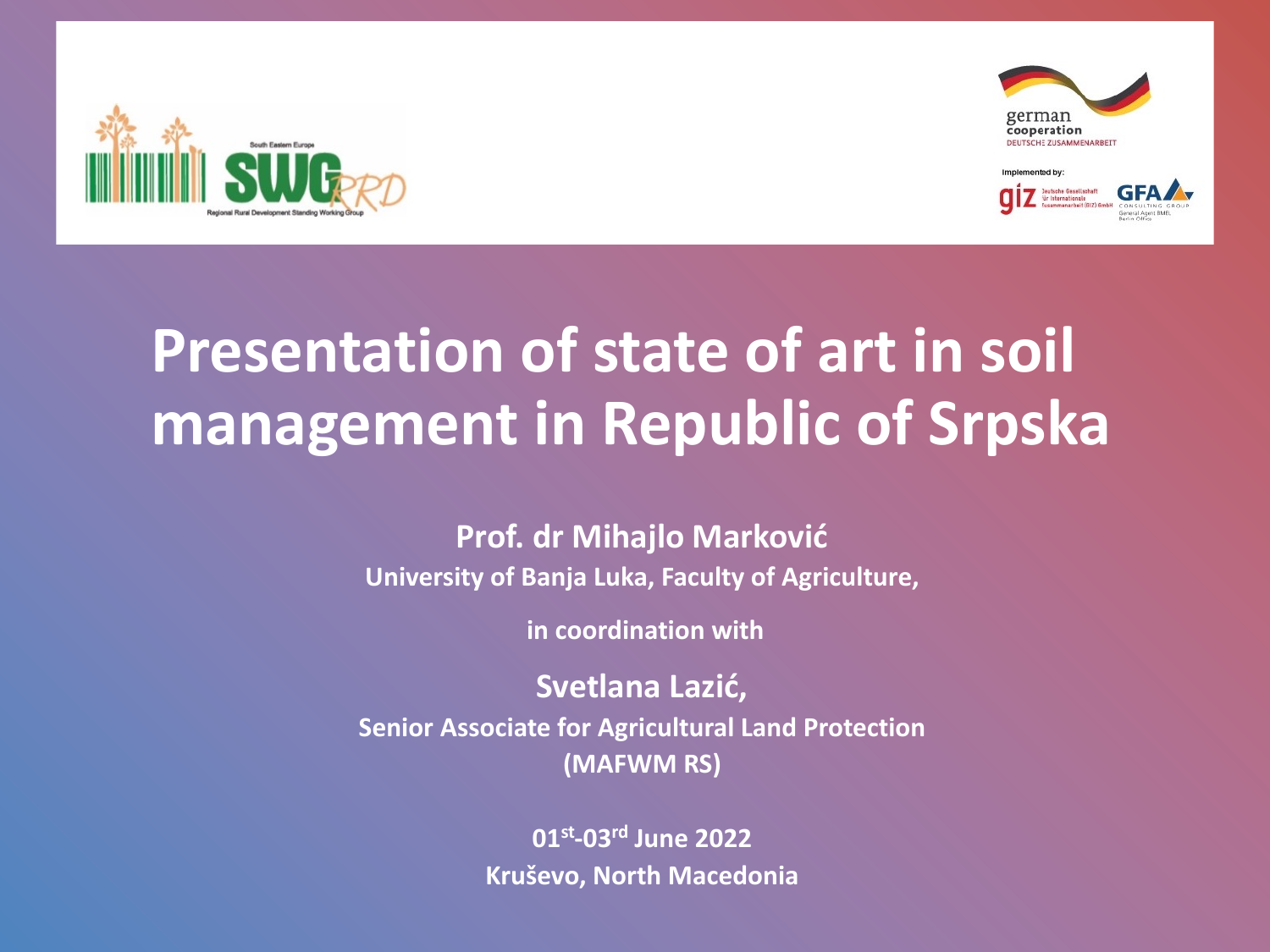# **1. The importance of sustainable land and soil management at the entity level in the RS?**

- About 0.83 ha of agricultural land per capita, or 0.68 ha of arable land per capita.
- The average arable land in the world was 0.19 ha, and in the EU 0.21 ha
- = unfortunatelly, data represent the large emigration from RS and depopulation (not wealth in land areas).

Land is not just area, so vertical division (quality of land profiles) is more important than spatial distribution.

Importance of healthy and fertile land for obtaining quality and biologically healthy food (especially for organic production).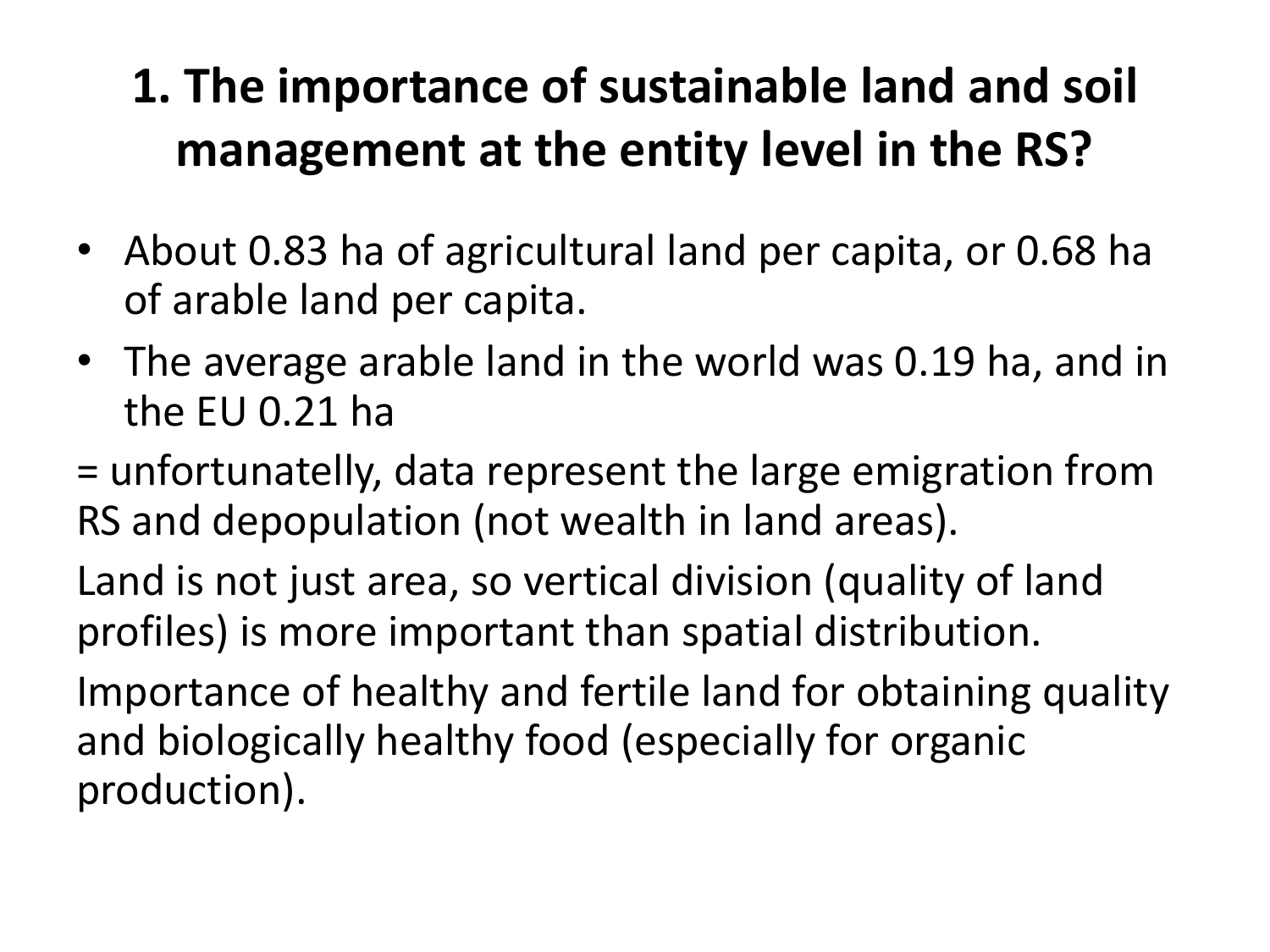- Four factors important in the creation of microclimatic condition: soil-plant-air-water (SPAW).
- Land management and water management can never be separated, and all together can significantly affect adaptation to global climate change.
- Farmers from RS are great drivers of Ag-NBS they are mostly poor and have to combine their traditional knowledge with new skills thus protect the ecosystems on which food production.
- This type of production should be forced in the future (contour tillage, sub-walls, wattles, planting of shrubs and woody fruits, etc.)..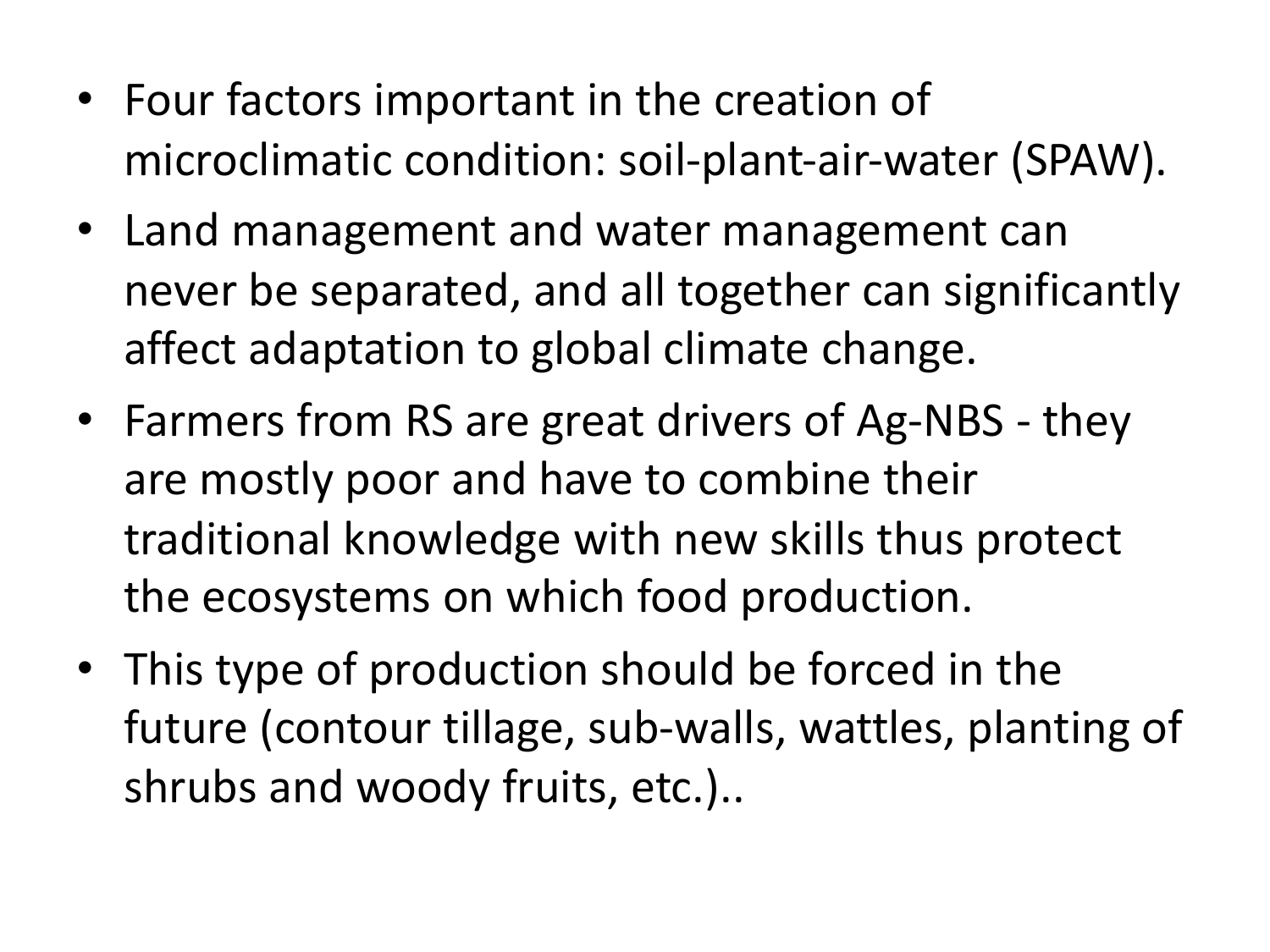# **2. General assessment of the data available (conclusions and recommendations)**

- The main source of land data is taken from the basic map of soils in BiH, in the scale of 1: 50000 (now available in GIS format),
- National data on organic carbon content are not useful (different analytical and field procedures without a chronological sequence),
- Global data and the European CORINE database are the only data sources that can be used to monitor land status and losses,
- Problem is the inter-institutional disconnection and the lack of protocols in the exchange of existing databases,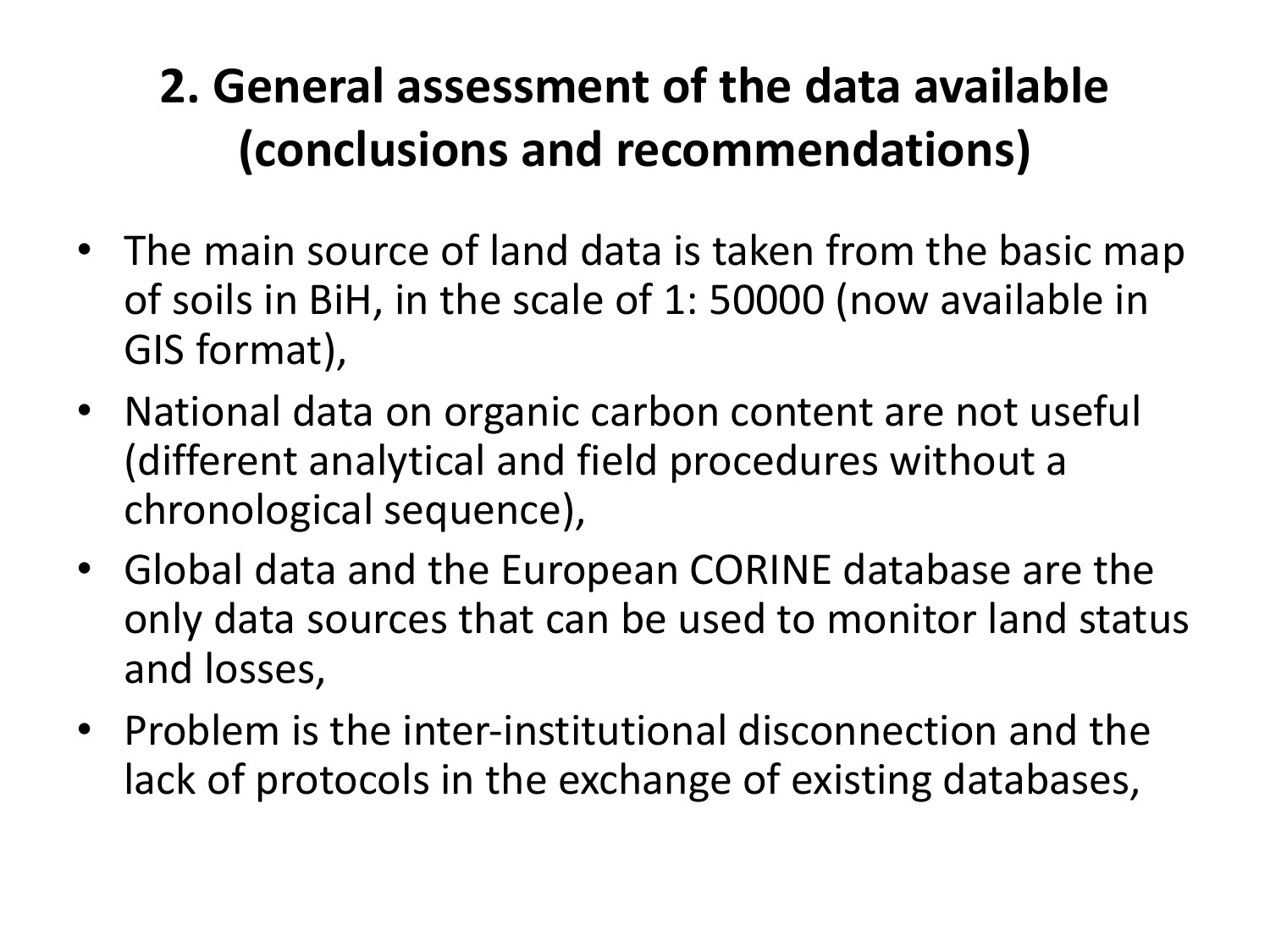- Land monitoring hasn't been established,
- A very small number of employees have the necessary knowledge and skills to use the available databases.

### **Recommendations:**

- To identify the contaminated areas,
- To establish a monitoring scheme and define a protocol in the exchange of existing databases between institutions in the RS, and then outside the RS,
- Trainings for staff in public institutions in the use of existing databases.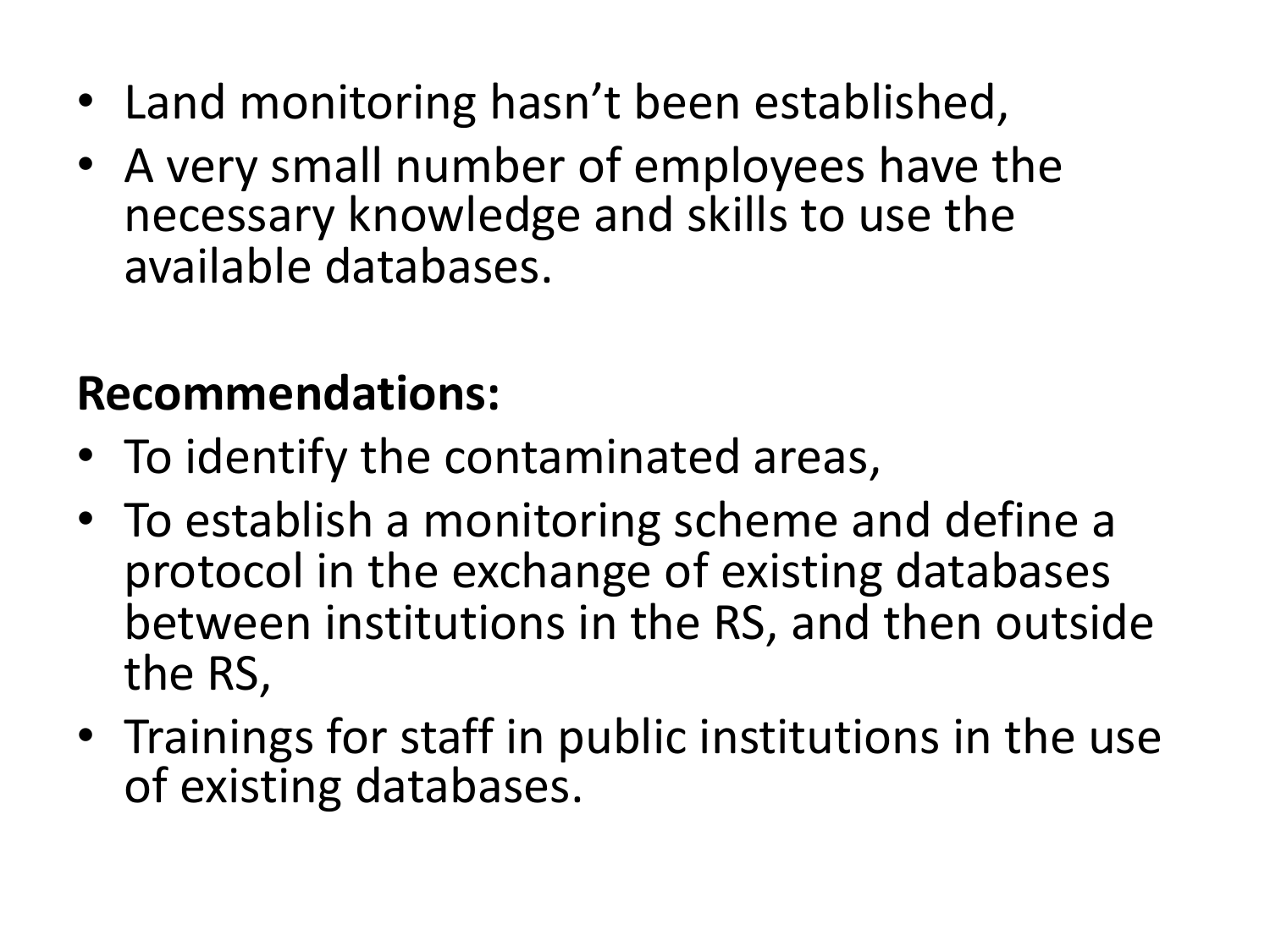# **3. Legal framework for sustainable land and soil management: gaps and recommendations for improvement**

- Law on Agricultural Land (Official Gazette of the Republic of Srpska, No. 93/06,86/07,14/10,05/12, 58/19 and 119/21)
- Law on Forest (Official Gazette of the Republic of Srpska, No. 75/08, 60/13 and 70/20)
- Law on Waters (Official Gazette of the Republic of Srpska, No. 50/06, 92/09 and 121/12)
- Law on Environmental Protection (Official Gazette of the Republic of Srpska, No. 71/12, 79/15 и 70/20)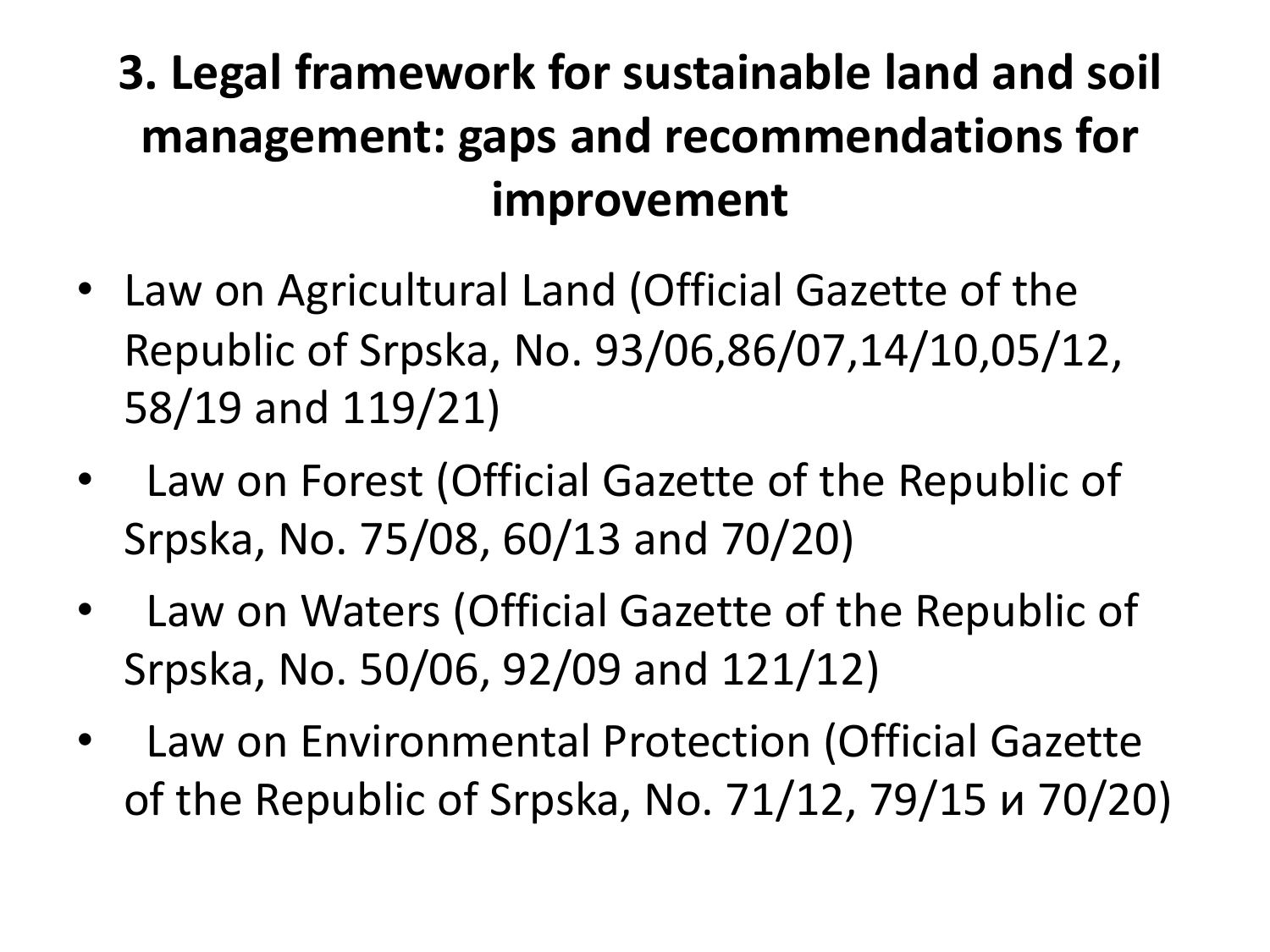- Off all laws, only a few legal provisions are implemented in practice,
- Law on Land Protection not yet established (term "Law on Land Health" is not acceptable in the local language),
- A cadastre of contaminated areas has not been established,
- It was not created a Strategy for Sustainable Land Management in the RS,
- Public administration officials are not familiar with the commitments from the Green Agenda and the content of the new EU Soil Strategy for 2030.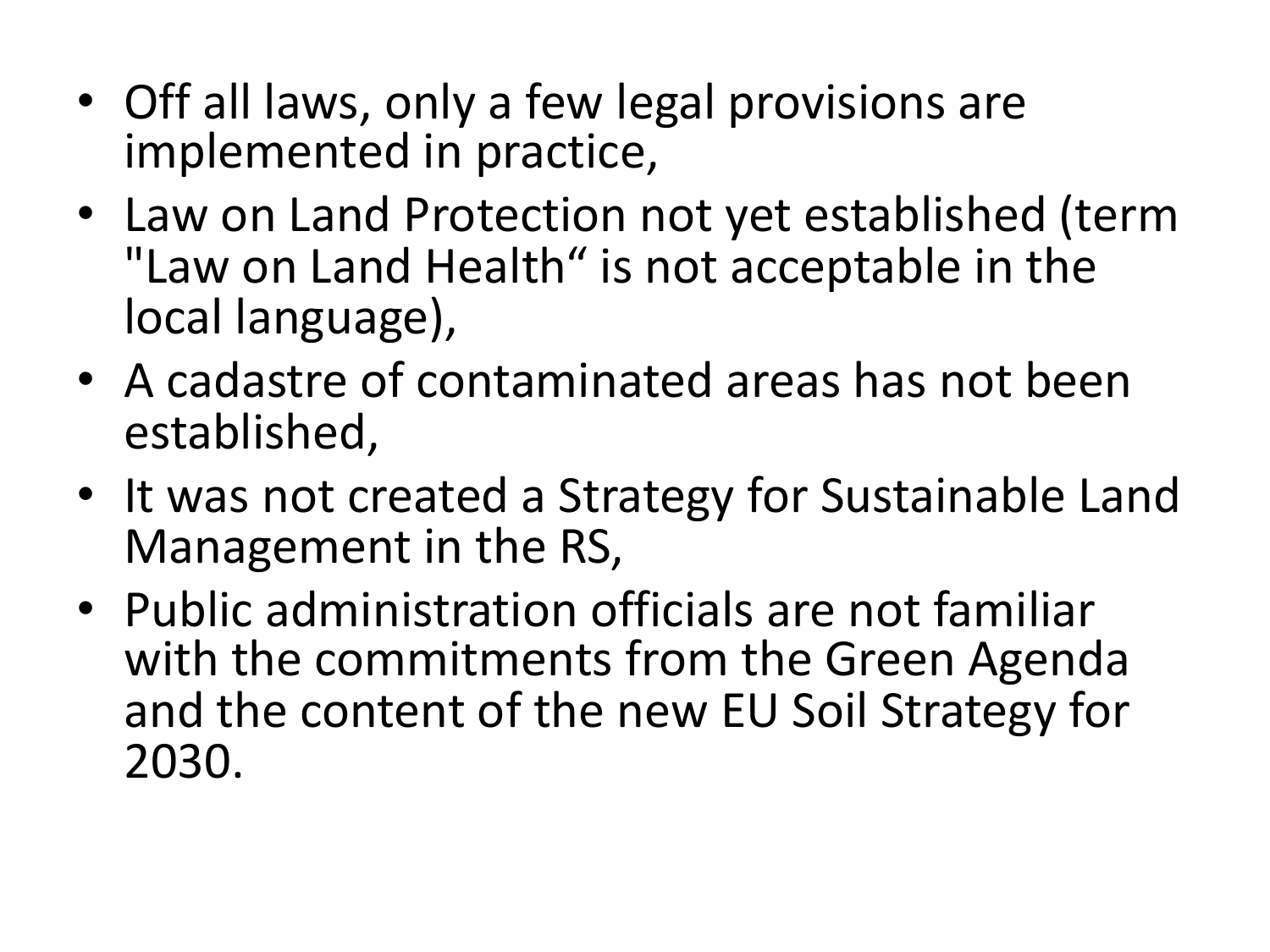#### **Recommendations:**

- Finding potential donors to support the development of the Strategy for Sustainable Land Management in the RS,
- Trainings and workshops for municipal and government staffs / current EU regulations, the EU Soil Strategy for 2030 and the Green Agenda.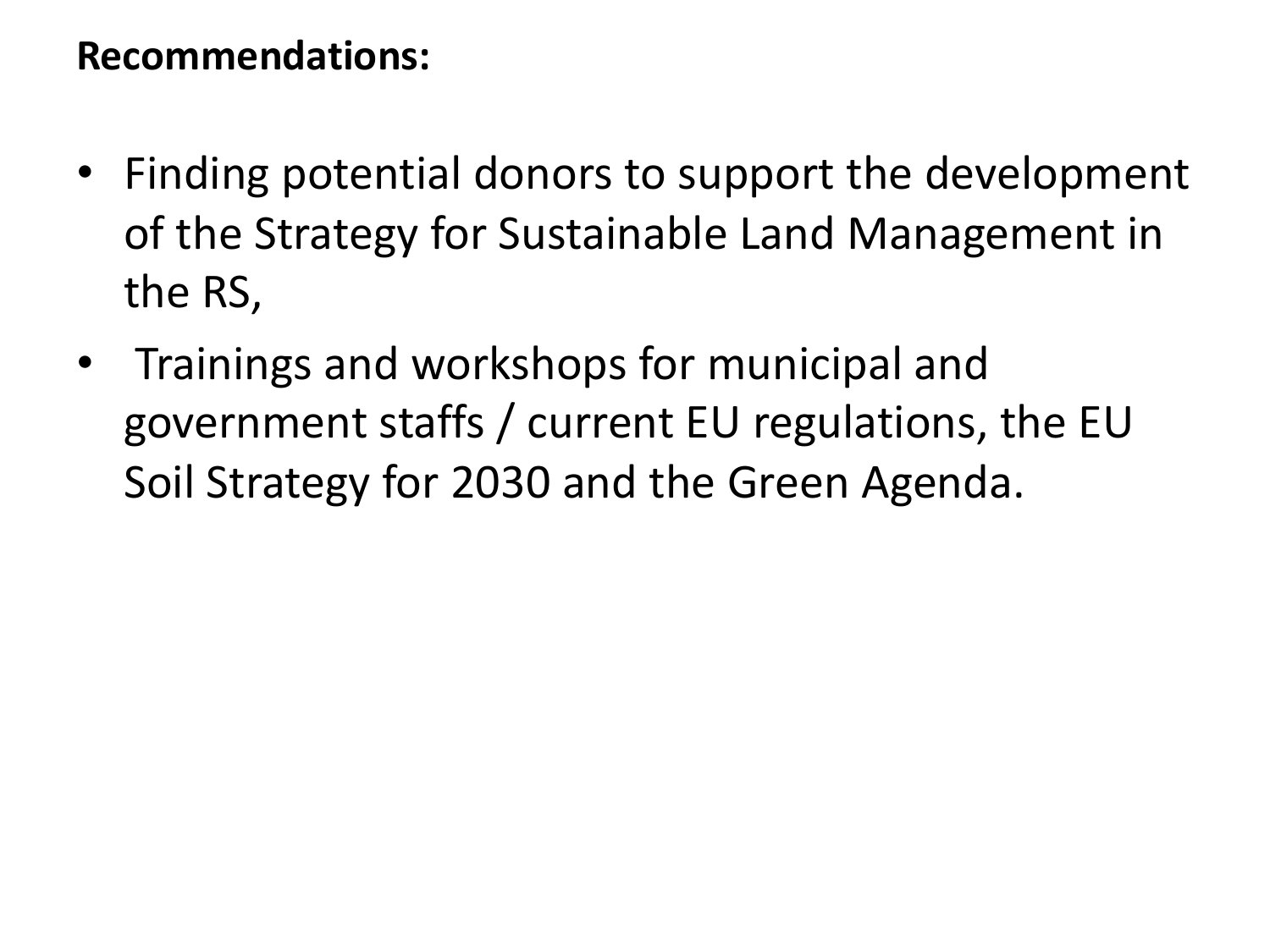- The numerous tasks need to be delegated to a lower level, in order to enable the best possible implementation of current regulations and to understand the importance and need to harmonize measures and activities with the Green Agenda and EU standards.
- Strengthen education, training and coaching through scientific research institutions and advisory services and strengthen the awareness of each individual, and not act exclusively through inspection services.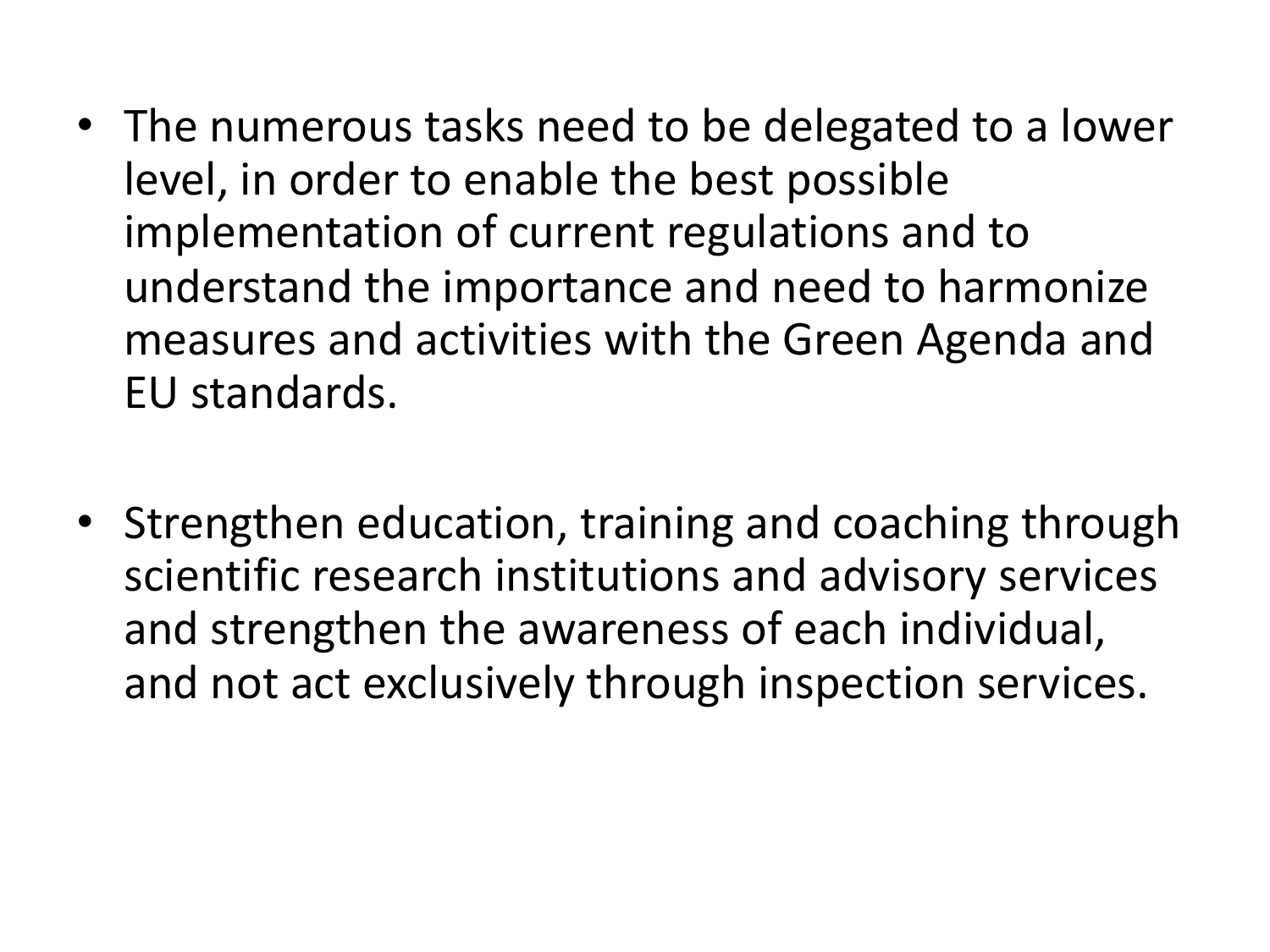# **4. The main soil degradation processes: gaps related to the assessment and management of degradation processes**

- There are numerous drivers of land degradation in RS, such as:
- construction of settlements on high quality arable land,
- surface exploitation of various raw materials,
- landfills, water accumulation, construction of infrastructure (roads, railways, etc.),
- thermal power plants ,
- industrial facilities,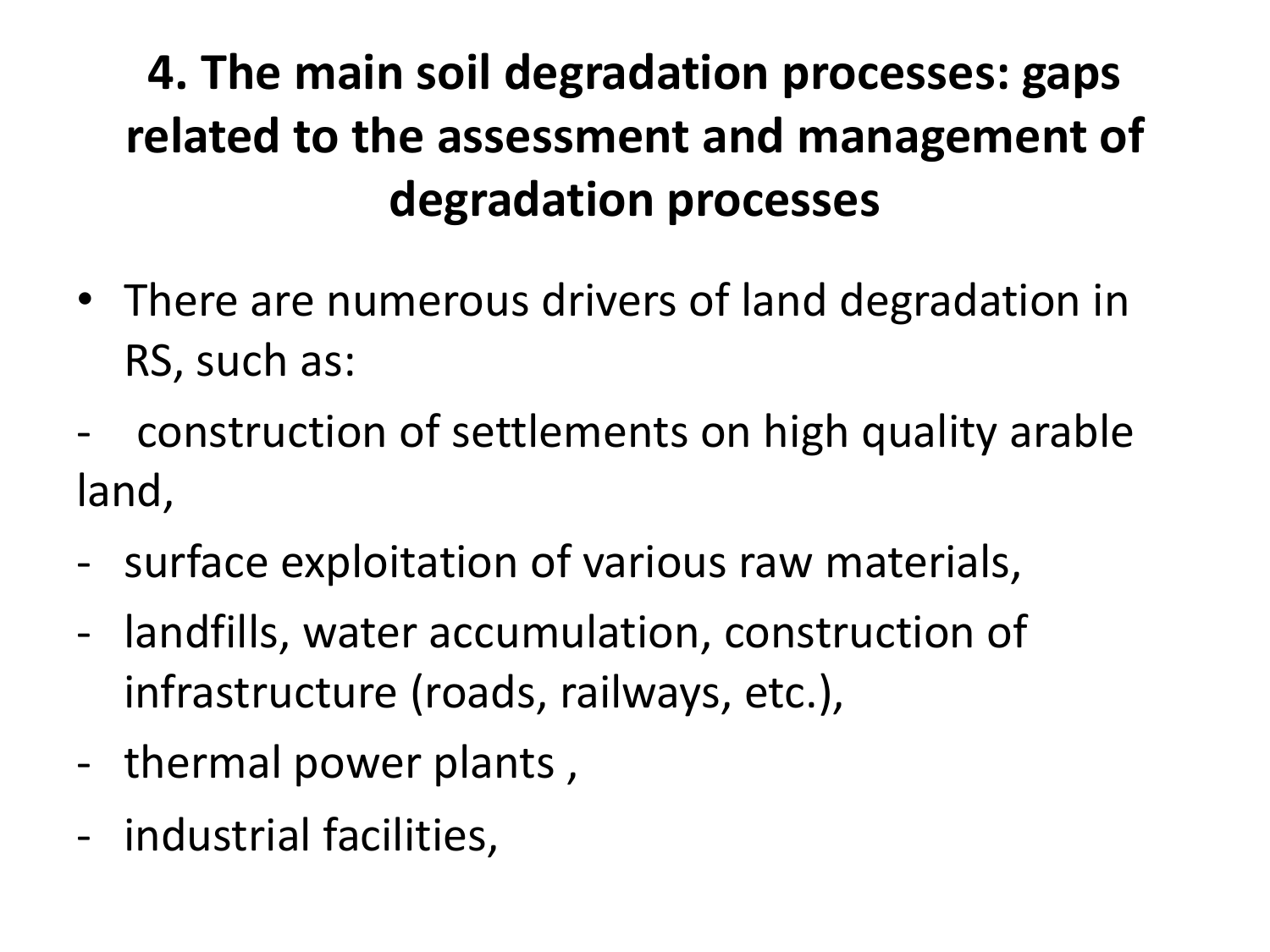- occurrence of water erosion and landslides,
- inadequate management of land and forests,
- presence of landmines and radioactive materials,
- floods and droughts.
- In the field of international obligations undertaken by BiH regarding land, the most important is the United Nations Convention to Combat Desertification in Those Countries Experiencing Serious Drought and / or Desertification, Particularly in Africa (UNCCD), ratified by BiH in 2002 by the Decision on Ratification of the UNCCD (Official Gazette of BiH, No. 12/02).
	- The focal point for the UNCCD in BiH is the Ministry of Agriculture, Forestry and Water Management of the RS.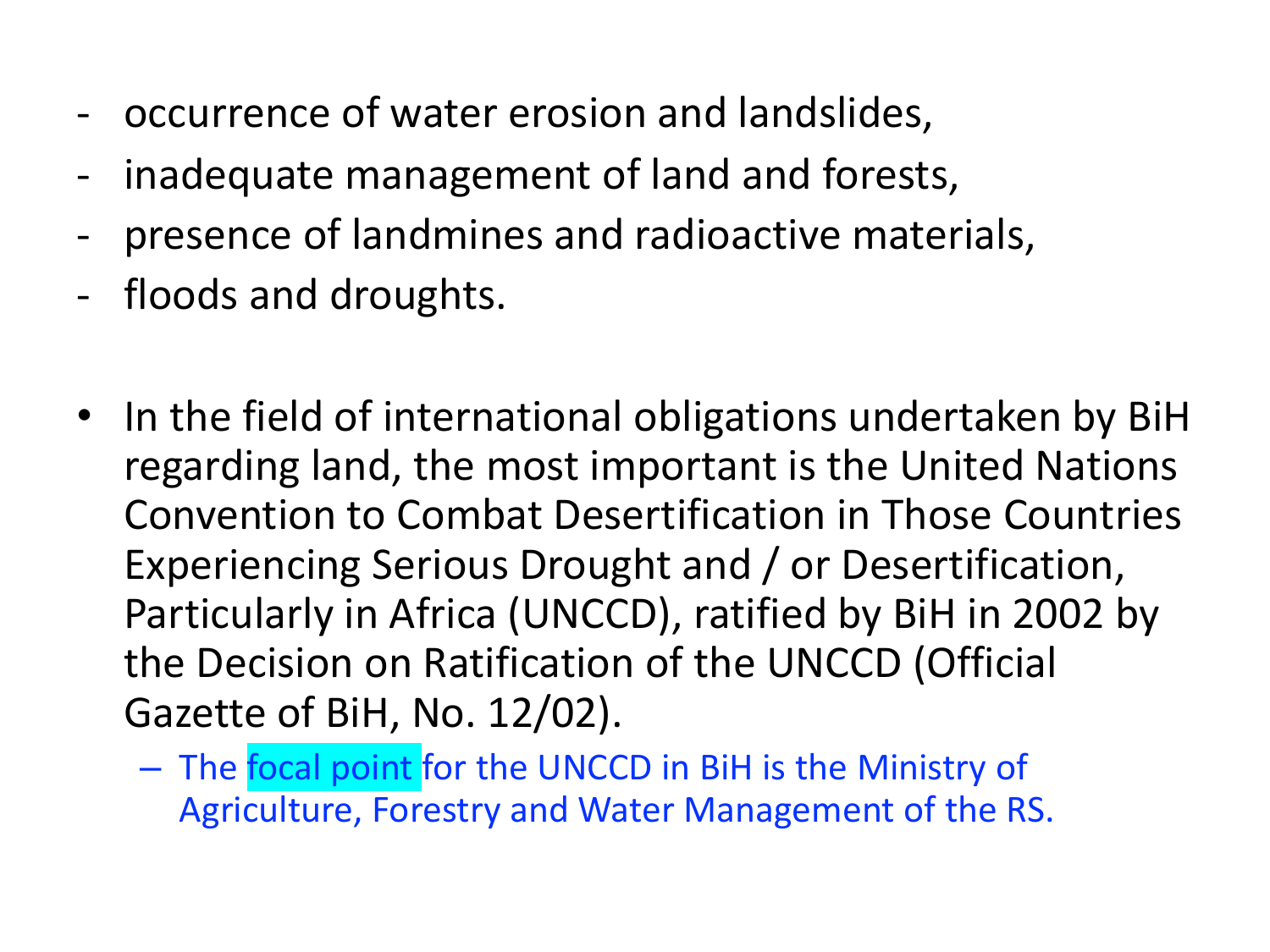- Regarding the reporting processes of land degradation, there are two important documents:
- 1. "Action Programme to Combat Land Degradation and Mitigate Drought Effects of the BiH (adopted by the Council of Ministers BiH in 2017) and
- 2. LDN Target Setting Programme for BiH-February 2018 (consisting of 3 individual reports).

During 2018, a document entitled "List of Selected Environmental Indicators in BiH" was prepared, but it is unacceptable and inapplicable at this form for RS (the problem is that it was adopted by the Council of Ministers of BiH, without prior accepted comments or suggestions from the RS Government).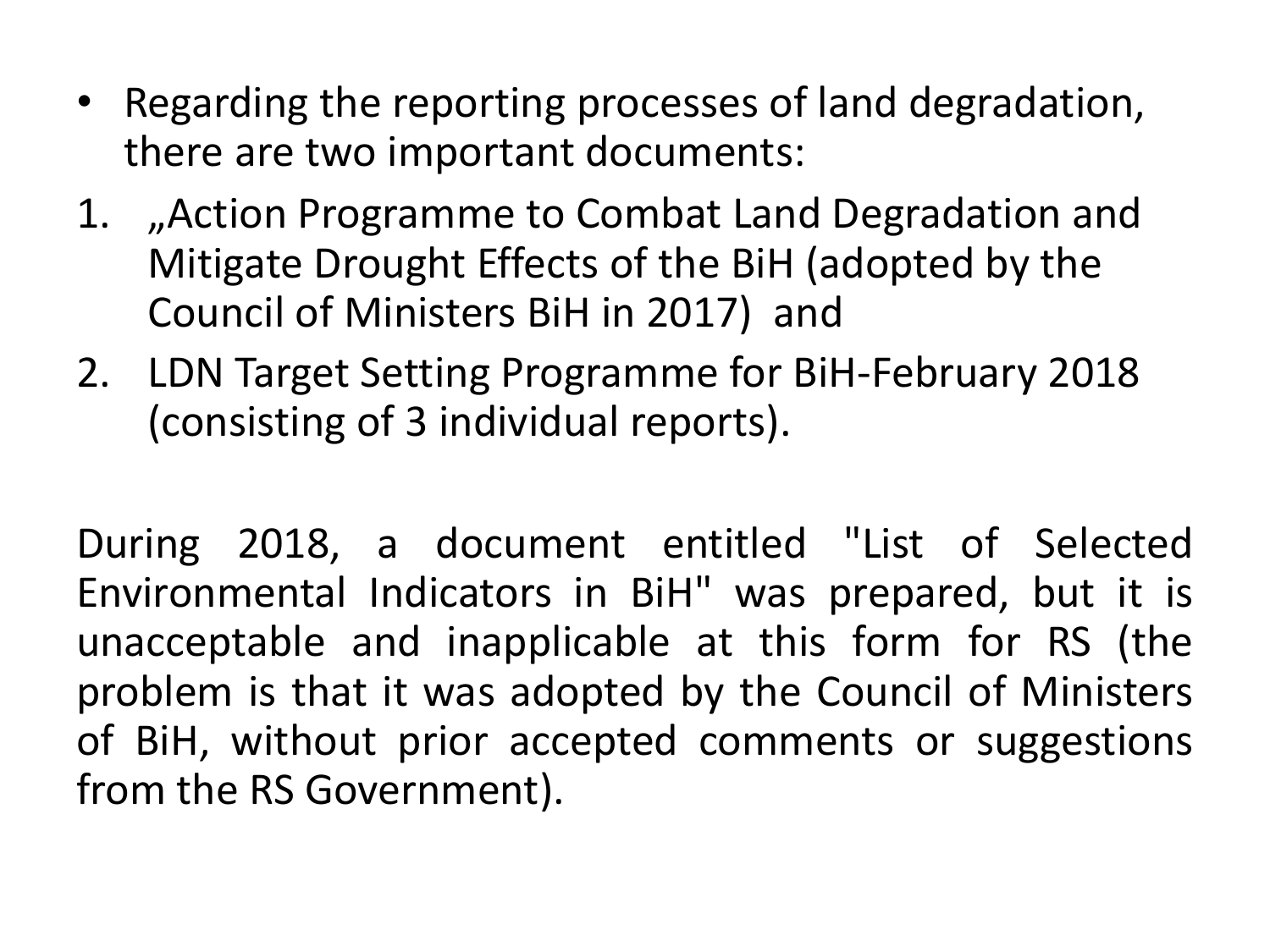The reporting process for BiH is currently based on global data and the European CORINE database, and in accordance with the above, the situation for RS in 2018 is presented in the table below:

| <b>Corine Land Cover class</b> | km <sup>2</sup> | $\%$  |
|--------------------------------|-----------------|-------|
| <b>Artificial surfaces</b>     | 1615,2299       | 6,44  |
| Agricultural areas             | 10145,3663      | 40,42 |
| <b>Forest and semi natural</b> | 13176,50        | 52,5  |
| areas                          |                 |       |
| <b>Wetlands</b>                | 13,9394         | 0,06  |
| <b>Water bodies</b>            | 147,0644        | 0,58  |
| <b>TOTAL</b>                   | 25098,1         | 100   |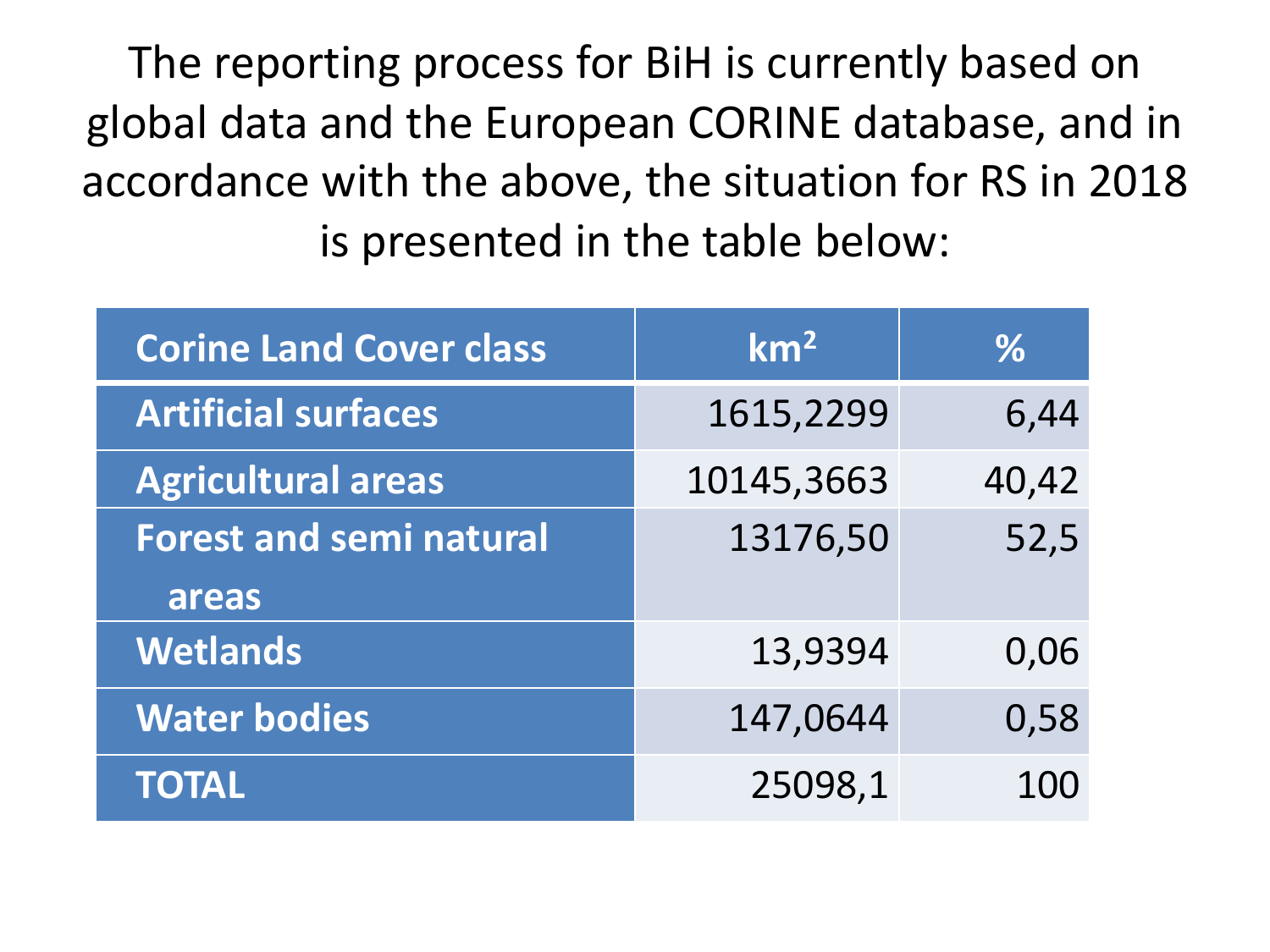**5. Capacity assessment of the country to deal with sustainable soil management (administrative, technical, laboratories, education, etc.), conclusions and recommendation**

• Formally, the situation seems satisfactory: there are established policy management institutions (Ministry of Spatial Planning, Civil Engineering and Ecology, Ministry of Agriculture, Forestry and Water Management – there are established Sector of Agricultural Land), inspection supervision, training centers and laboratory facilities with equipment.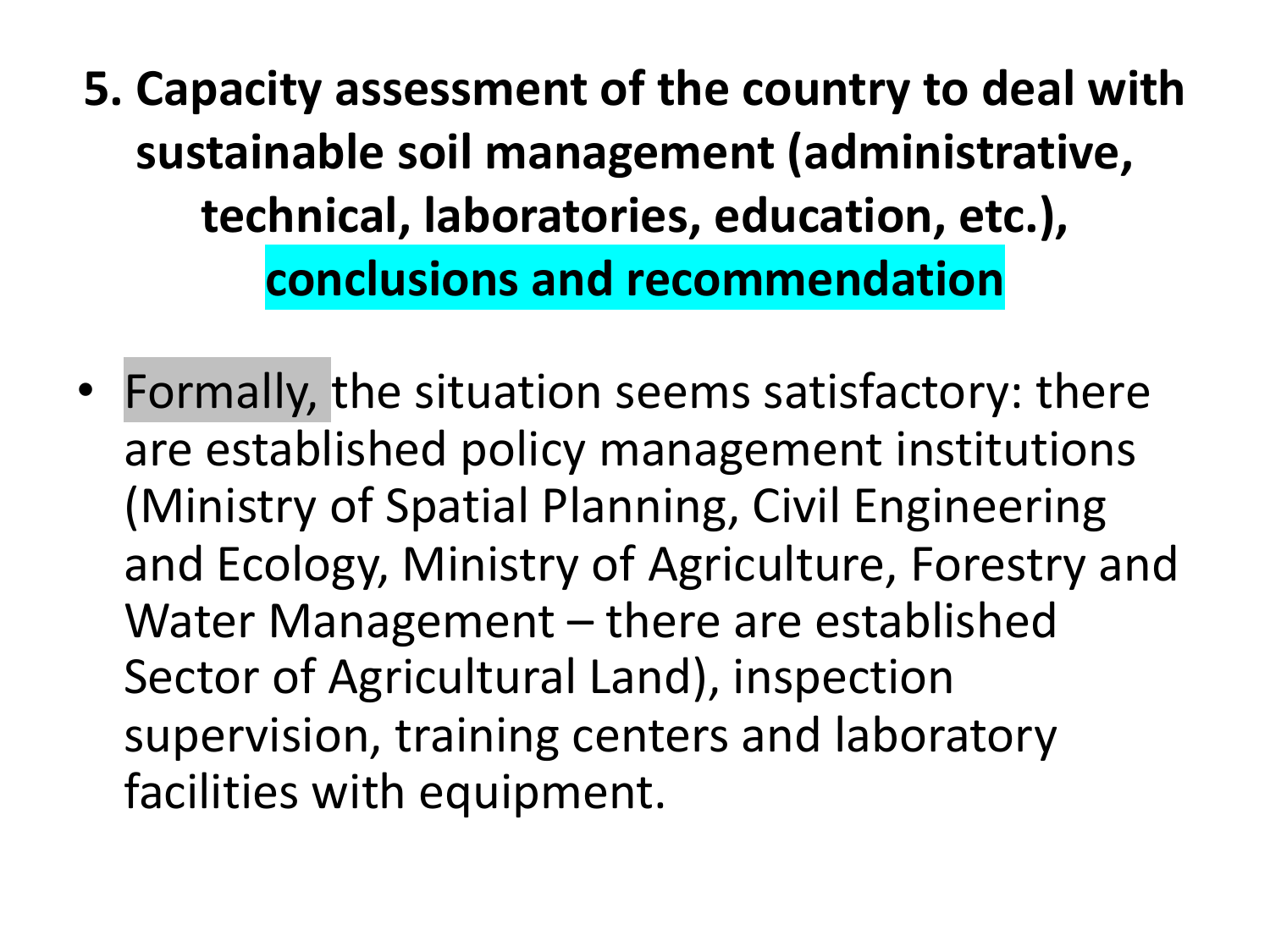- Realistically: there are poor connections between individual institutions, staff shortages and almost no data exchange, a large fluctuation of the workforcewhich adversely affects the connectivity of institutions and staffing, poor management practices (land, water and forests) have also spread in the field.
- Challenges: low level of information / knowledge exchange, weak socio-economic situation and knowledge and awareness among stakeholders about the importance of land is a matter of secondary importance.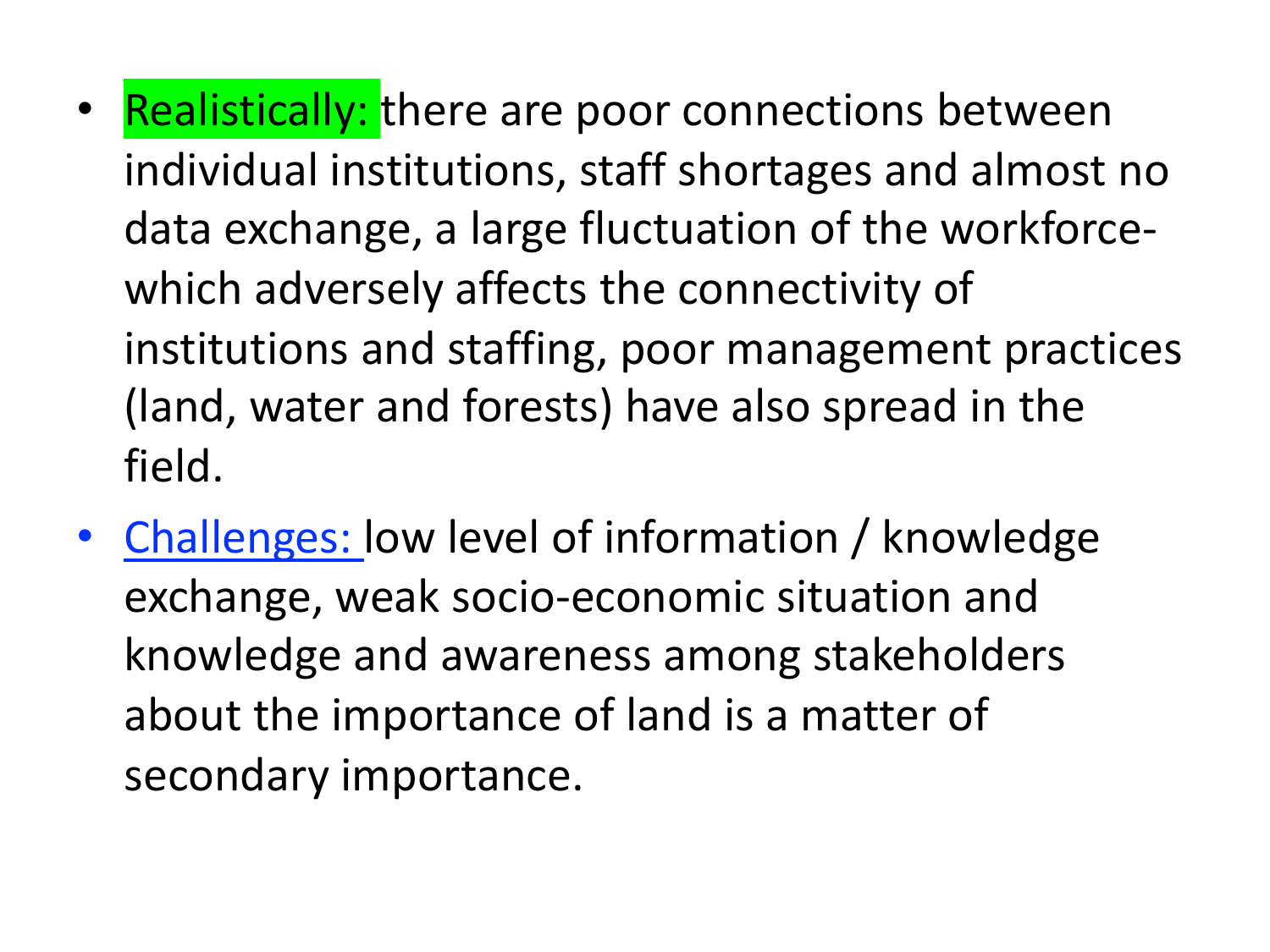### **Recommendations:**

- A favorable political and institutional environment for the integration of sustainable land management, including: national and territorial policies and regulations; intersectoral coordination and synchronization of legislation, and planning processes that respect and integrate sustainable land management at the entity and local level;
- Functional financial and incentive mechanisms for the implementation of sustainable land management measures at the entity and local level;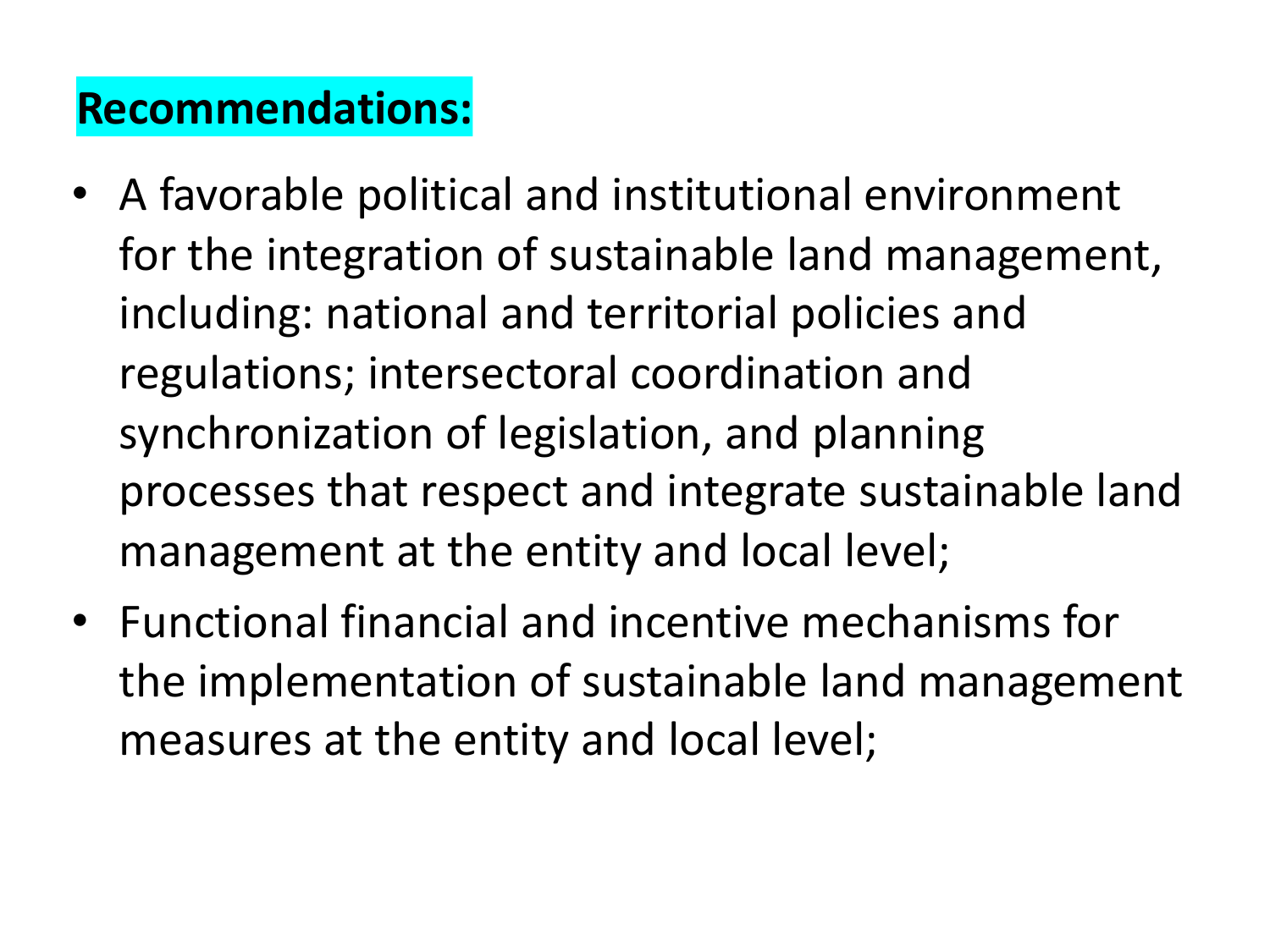- Introduction and application of new technologies and practices for sustainable land management, and the dissemination of existing good practices that provide sustainability;
- Strengthening capacity, knowledge and experience through a participatory approach, as a precondition for efficient integration into the legislative framework and policy, and meaningful implementation at the local level.
- Include the development of special protocols on data exchange between individual institutions and an increased number of educations, trainings and workshops through scientific research institutions and advisory services.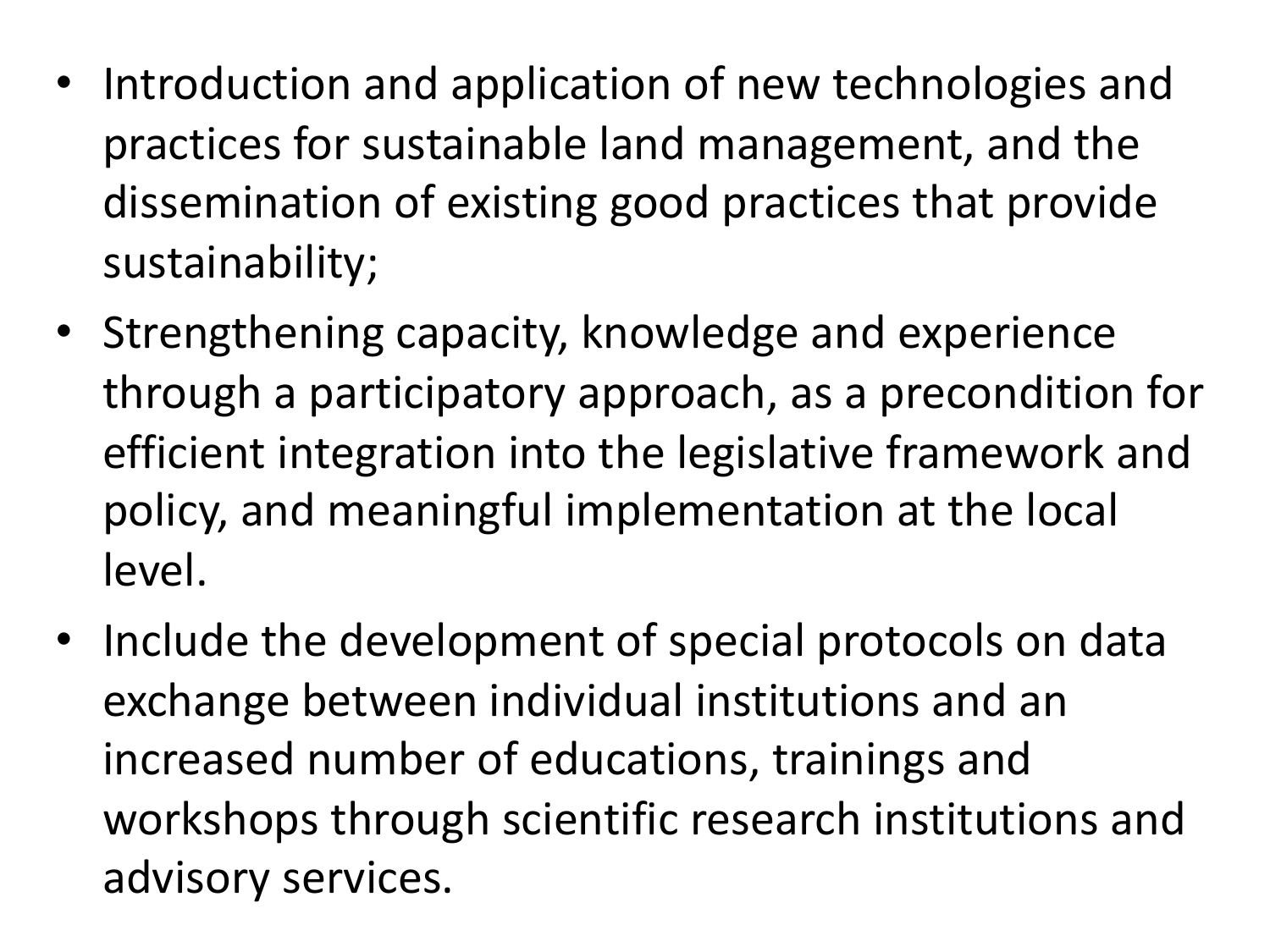### **6. Assessment, conclusions, and recommendations**

- Assist in the development of strategic documents (Strategy for Sustainable Land Management in the RS and adopt a revised document entitled "List of selected environmental indicators in BiH" with all recommendations and suggestions of the RS Government).
- Develop special protocols on data exchange between individual institutions;
- Intensify trainings for municipal and government staffs and advisory services through scientific research institutions - on various topics (database management, the importance of land management, etc.)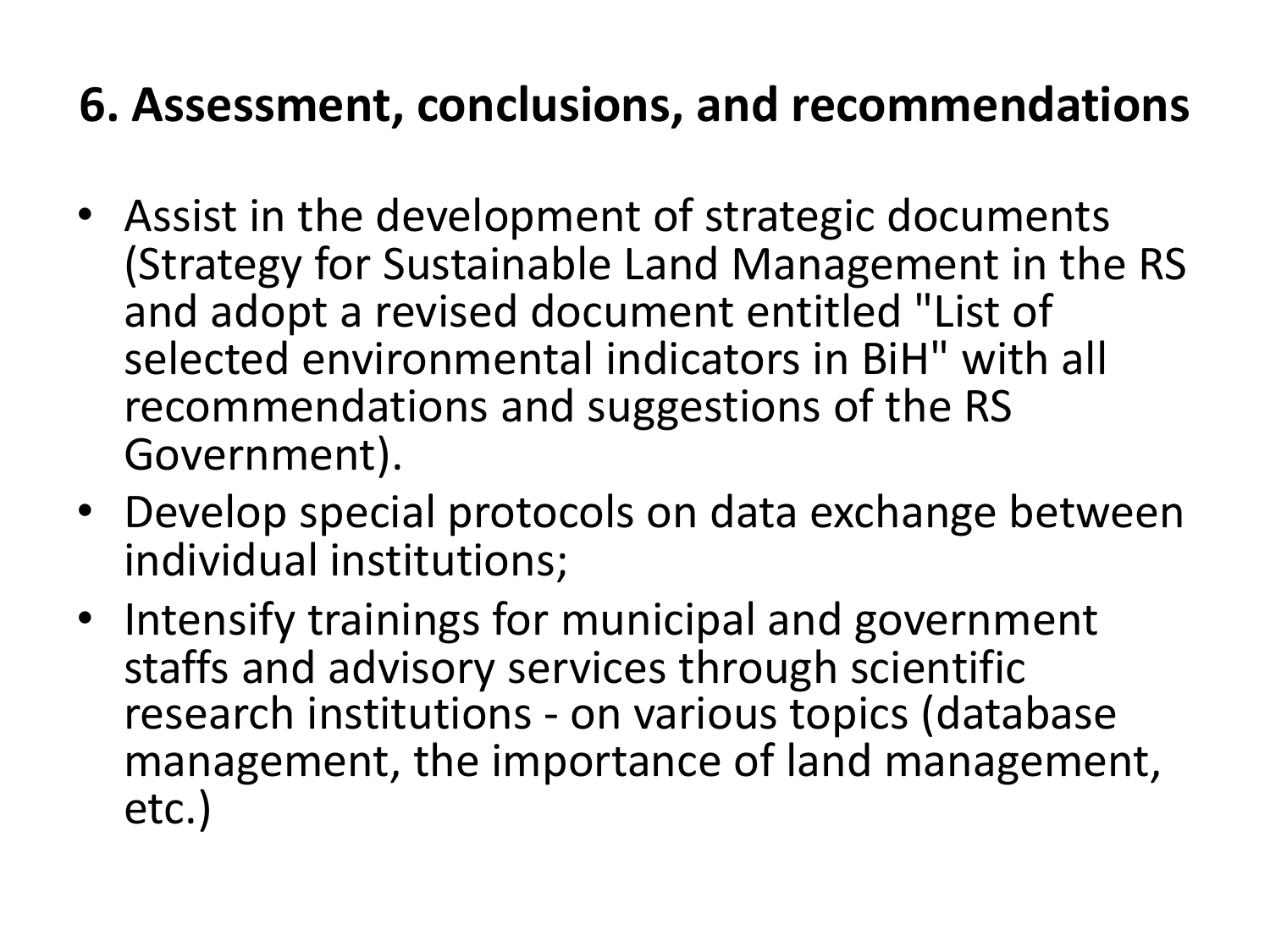- Develop schemes and protocols for the transfer of land management activities to municipal administrations, in order to better implement applicable regulations.
- Initiate procedures and define elements of the RS Law on Land Protection.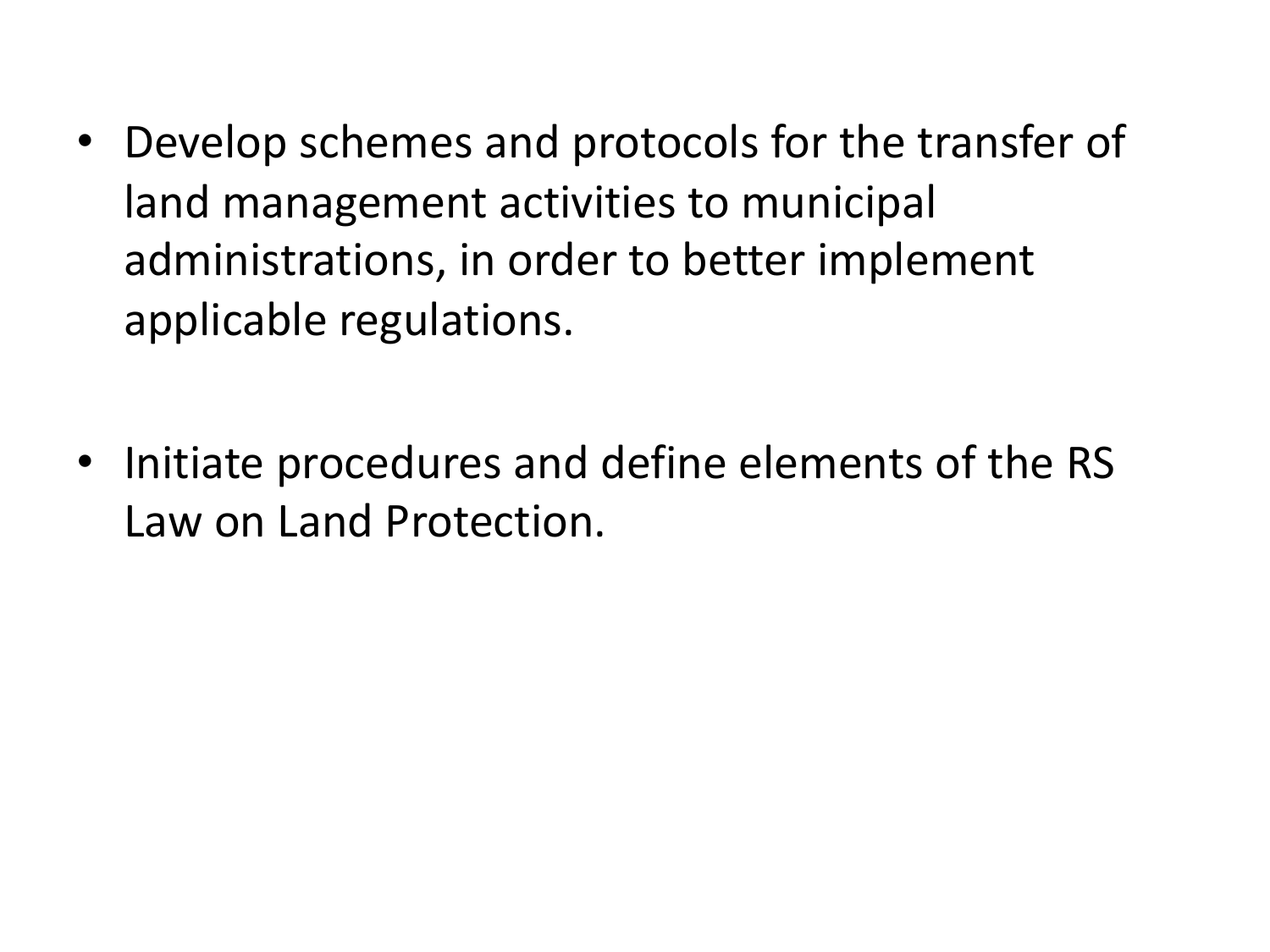### **7. Good case studies on soil management practices**

• Some examples of best practices, tested in the demonstration sites in RS, are:

a) Irrigation of cropland belonging to the agricultural company "Napredak" in Pelagićevo:

- **the SLM measure for drought control.**
- Irrigation has increased yields by 35-40%.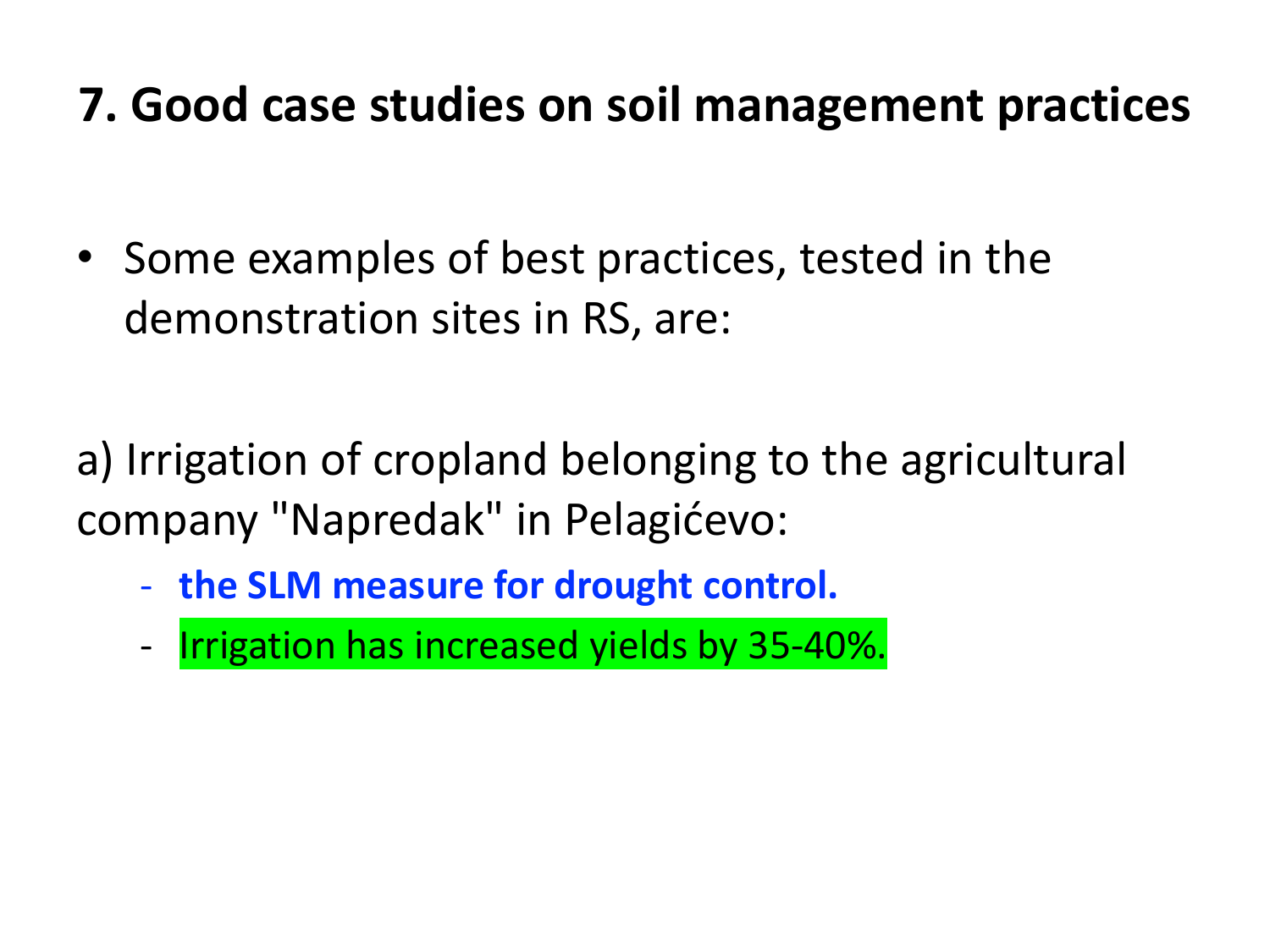Intensive irrigation on the fields of the agricultural company "Napredak" was carried out on about 40% (80ha) of the total arable area of this firm;

Irrigation measures have completely changed the structure of production and today it is focused exclusively on seed crops of corn, wheat, sunflower and soybeans, as well as part of the production of vegetable seeds.

The regime and structure of field production are completely different than in dry farming, and under the irrigation system they give much higher yields.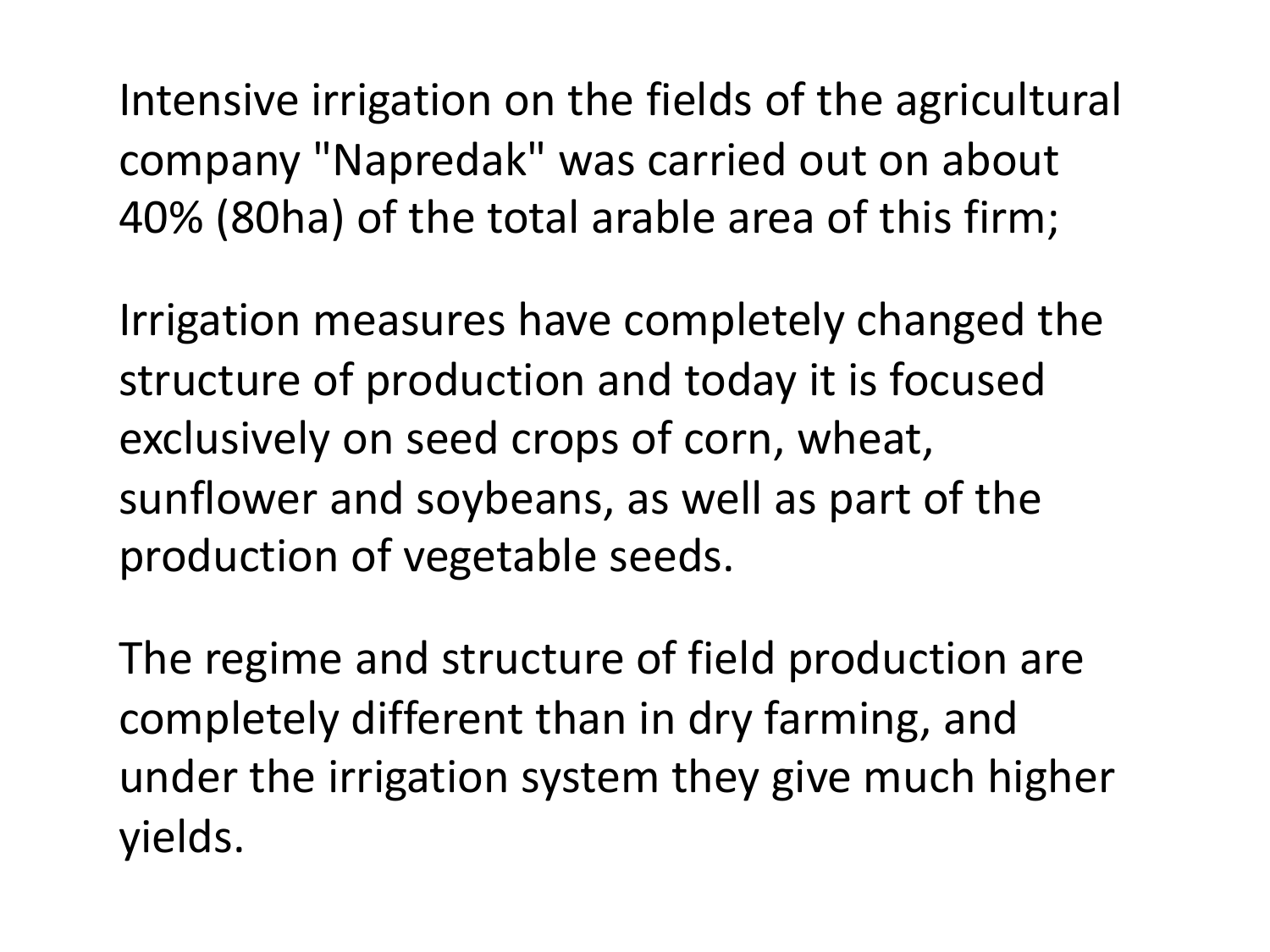

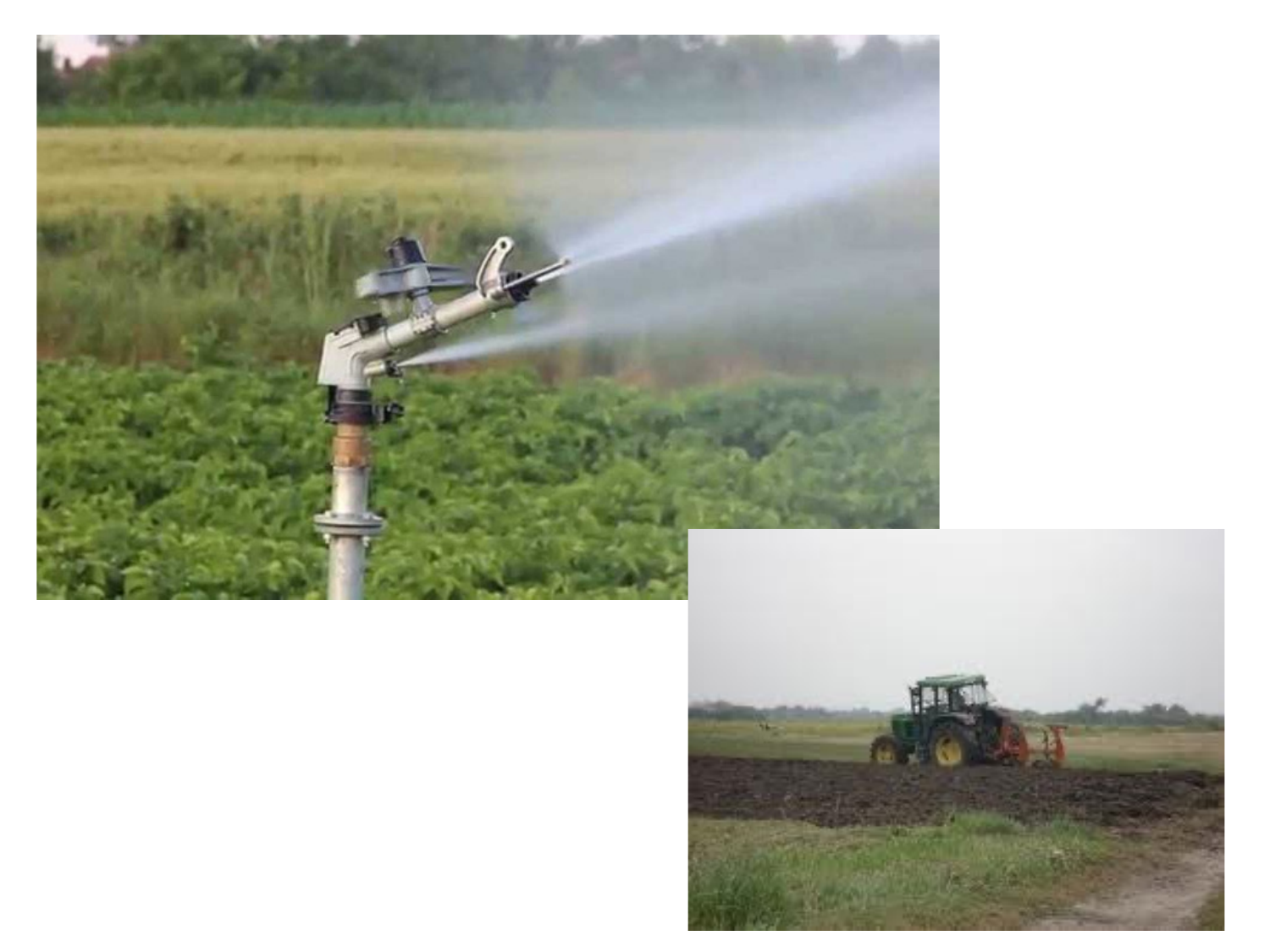### b) Reforestation of karst and bare land by planting tree seedlings in Trebinje.



Afforestation of karst landscapes in Herzegovina region: an SLM technique aimed to increase infiltration and water holding capacity.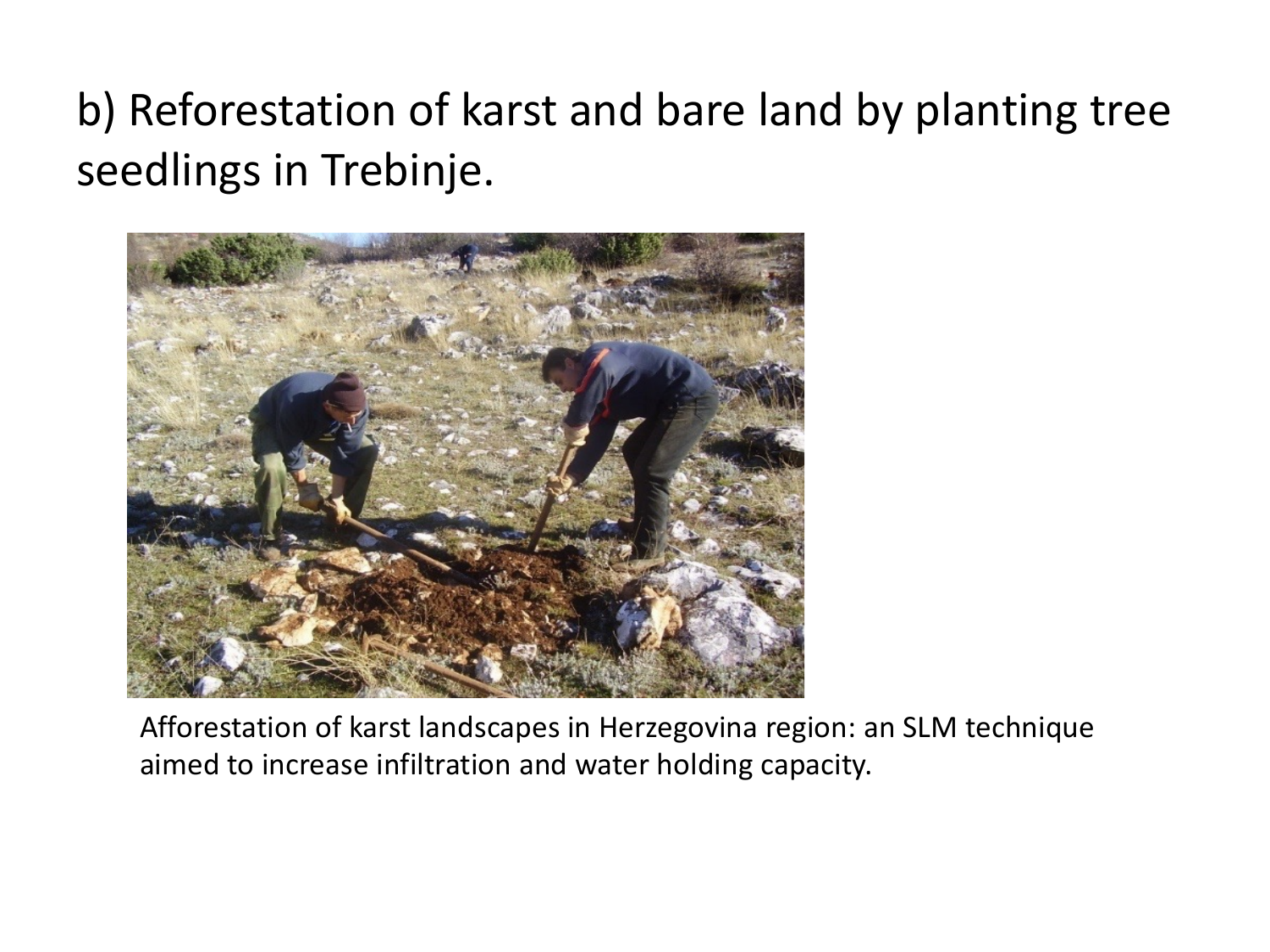

#### Successful afforestation of bare karst land.